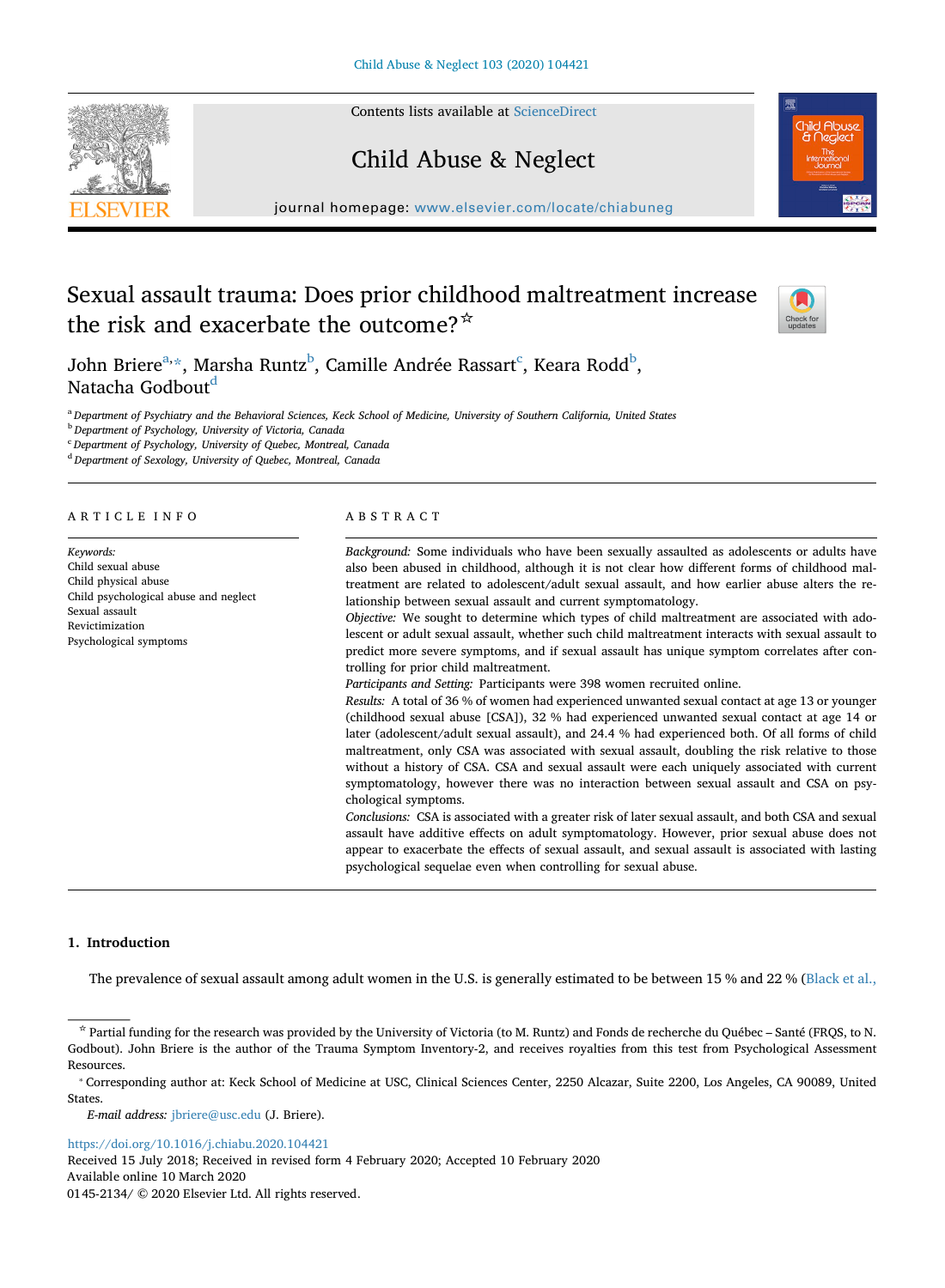[2011;](#page-7-0) [Elliott, Mok, & Briere, 2004;](#page-7-1) [Michael, Gagnon, Laumann, & Kolata, 1994;](#page-8-0) [Tjaden & Thoennes, 2000](#page-8-1)), with 19 % of university women reporting attempted or completed sexual assault since entering college [\(Krebs, Lindquist, Warner, Fisher, & Martin, 2009](#page-8-2)), and 12 % of high school girls reporting at least one instance of sexual assault [\(Black et al., 2011\)](#page-7-0). In one of the most authoritative studies, the Centers for Disease Control's National Intimate Partner and Sexual Violence Survey ([Black et al., 2011](#page-7-0)) reported that 18 % of women in America had been forced to engage in sexual activity without consent, through physical force, threat, or due to incapacitation at some time in their lives; within the prior 12 months, 6% had experienced other forms of sexual violence, including unwanted sexual contact, sexual coercion, or unwanted non-contact sexual experiences. A recent meta-analysis indicated that almost half of child sexual abuse survivors are sexually revictimized later in their lives ([Walker, Freud, Ellis, Fraine, & Wilson, 2017](#page-8-3)).

The potential impacts of sexual assault on women, as described in the psychological literature, are substantial, and generally include increased levels of anxiety, depression, posttraumatic stress disorder (PTSD), suicidality, dissociation, substance abuse, sexual disturbance, and negative self-perceptions [\(Dworkin, Menon, Bystrynski, & Allen, 2017;](#page-7-2) [Ullman, Relyea, Peter-Hagene, & Vasquez,](#page-8-4) [2013\)](#page-8-4). As noted in several studies, these effects may persist over the long-term (e.g., [Elliott et al., 2004](#page-7-1); [Kilpatrick, Edmunds, &](#page-8-5) [Seymour, 1992](#page-8-5)). However, research often examines adult sexual assault in isolation, rather than controlling for the effects of antecedent types of victimization that also might contribute to later symptomatology.

# *1.1. Child maltreatment as a risk factor for adult sexual assault*

Among risk factors such as younger age, sexual minority status, poverty, and consumption of alcohol or drugs ([Abbey, Zawacki,](#page-7-3) [Buck, Clinton, & McAuslan, 2004](#page-7-3); [Daigle, Fisher, & Cullen, 2008;](#page-7-4) [Fernandez, 2011;](#page-8-6) [Hequembourg, Livingston, & Parks, 2013](#page-8-7)), women's likelihood of sexual assault appears to be considerably greater among those abused as children, perhaps especially those who have also experienced childhood sexual abuse (CSA; [Classen, Palesh, & Aggarwal, 2005;](#page-7-5) [Van Bruggen, Runtz, & Kadlec, 2006](#page-8-8); [Walker et al., 2017\)](#page-8-3). Although sexual revictimization has been the subject of several previous studies (e.g., [Filipas & Ullman, 2006](#page-8-9); [Hequembourg et al., 2013](#page-8-7); [Messman-Moore & Long, 2003\)](#page-8-10), research has been limited primarily to CSA, with other forms of childhood maltreatment being excluded (for a systematic review, see [Walker et al., 2017](#page-8-3)). Notably, the few studies that have examined multiple forms of childhood maltreatment have provided inconsistent results (e.g., Desai, Arias, Thompson, & Basile, 2003; [Nishith, Mechanic,](#page-8-11) [& Resick, 2000;](#page-8-11) [Schaaf & McCanne, 1998;](#page-8-12) [Van Bruggen et al., 2006\)](#page-8-8). Thus, the relative contributions of each form of childhood maltreatment to sexual revictimization remain unclear.

#### *1.2. Contribution of abuse symptoms to later sexual assault effects*

Because a significant proportion of sexual assault survivors also report childhood maltreatment, it might be argued that at least some of the symptoms attributed to adult victimization include unidentified long-term sequelae of antecedent child abuse, and/or the interaction between abuse and adult assault. This possibility has research, clinical, and forensic implications.

From a research perspective, the potential co-occurrence of childhood abuse and later sexual assault in some individuals highlights the need to include both childhood maltreatment and sexual assault sequelae in the same analyses. When both are not considered simultaneously, univariate analyses may overestimate the role of either variable on symptomatology. For example, examining sexual abuse without taking later sexual assault into account, or the reverse, may give either variable "credit" for symptom variance that is potentially due to the other variable [\(Cohen, Cohen, West, & Aiken, 2003](#page-7-6)).

As well, analyses that do not consider potential interactions between trauma types cannot determine whether the effect of one form of victimization (e.g., sexual assault) depends on (i.e., is moderated by) the presence of the other (e.g., child abuse). When such interactions occur, researchers are generally counseled to avoid interpretation of the main effects ([Crawford, Jussim, & Pilanski,](#page-7-7) [2014;](#page-7-7) [Jaccard & Turrisi, 2003\)](#page-8-13). This suggests that abuse or assault associations with psychological symptoms should not be interpreted unless an abuse x sexual assault interaction has been tested for and not found. Yet, many studies report main effects of these variables without also examining their potential interactions.

In the clinical domain, knowledge that a sexual assault survivor also may be suffering from the effects of childhood maltreatment may support the use of interventions that address the effect of both the childhood and adult events, since focusing on just one or the other might address only part of the problem. Apropos of recent conceptualizations of *complex trauma* or *complex PTSD* (see [Courtois](#page-7-8) [& Ford, 2013;](#page-7-8) [Herman, 1992\)](#page-8-14), the cumulative or interactive effects of stressors in childhood and adulthood are thought to complicate and intensify posttraumatic outcomes ([Breslau, Chilcoat, Kessler, & Davis, 1999](#page-7-9); [Briere, Kaltman, & Green, 2008](#page-7-10); [Briere, Agee, &](#page-7-11) [Dietrich, 2016\)](#page-7-11) and result in poorer responses to treatment (see [Priebe et al., 2018\)](#page-8-15). Thus, exposure to multiple interpersonal traumas across the lifespan may require multimodal treatment including cognitive, exposure-based, interpersonal, emotional regulation, and relational interventions in order to provide relief from a range of psychological symptoms ([Briere & Scott, 2014;](#page-7-12) [Courtois & Ford,](#page-7-13) [2015;](#page-7-13) [Hopper et al., 2019](#page-8-16)).

In the forensic domain, the concern is potentially more adversarial in nature. It has been suggested, for example, that the existence of previous traumatic events invokes the legal notion of *preexisting psychological injury*, where the apportionment of civil damages (i.e., psychological effects deserving financial compensation) is determined by the contribution of previous trauma (e.g., child abuse) to psychological injuries otherwise attributed to the sexual assault (see [Smith, 2010](#page-8-17); and [Vallano, 2013,](#page-8-18) for reviews).

#### *1.3. The current study*

In order to investigate these various issues, we examined the multivariate relationship between various forms of childhood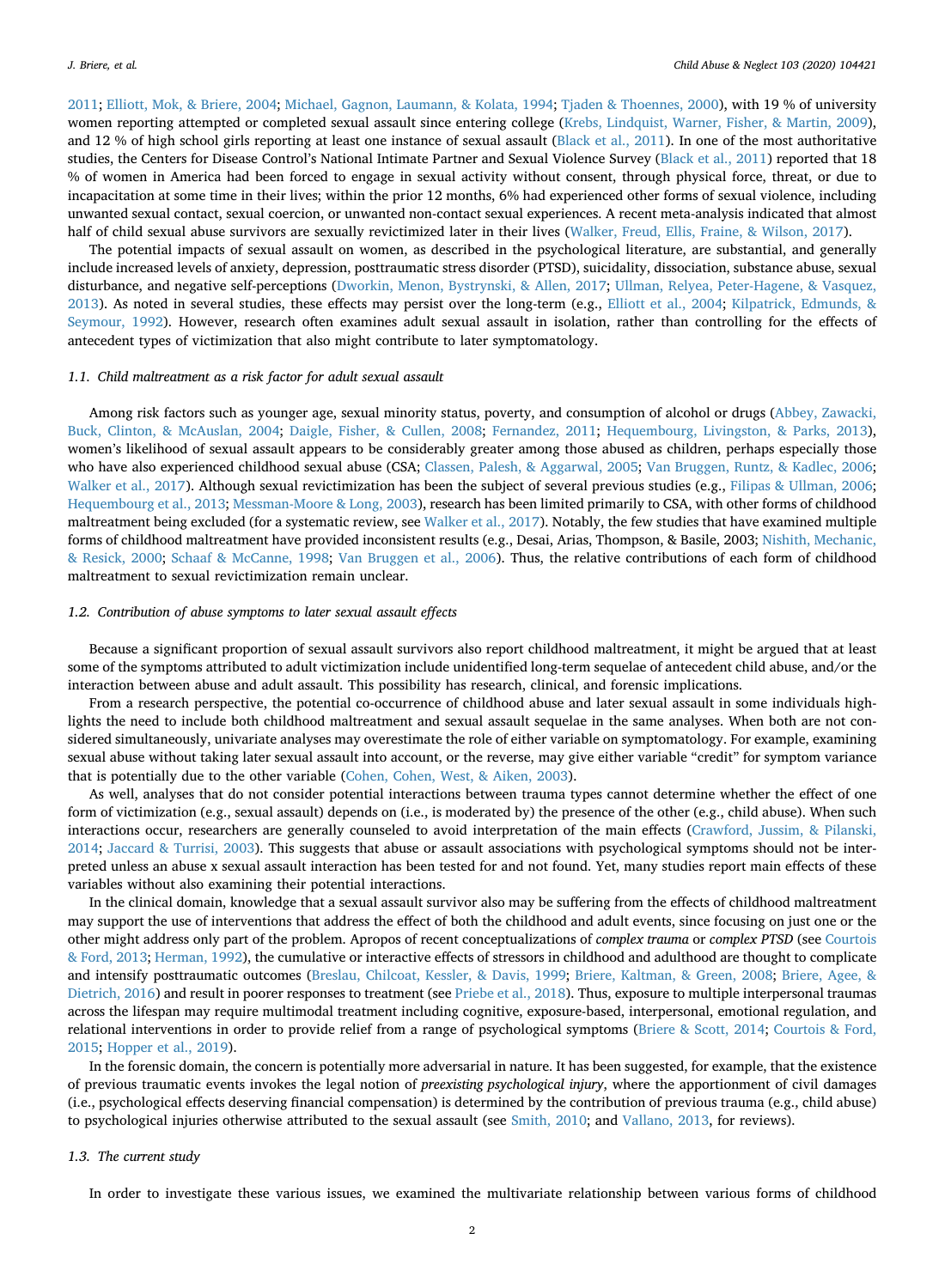maltreatment (i.e., sexual, physical, and psychological abuse, and neglect), adolescent/adult sexual assault, and their interactions, with a range of psychological symptoms in a sample of 398 women recruited online. Although we were initially interested in studying both male and female participants, the very low number of men in the sample who reported both CSA and adolescent/adult sexual assault (*n* = 11, 4.0 %) prohibited meaningful multivariate analyses, let alone generalization of findings.

Based on clinical experience and the sexual assault literature, we hypothesized the following: (1) sexual assault would be relatively common; (2) childhood maltreatment, perhaps including physical abuse, psychological abuse, and psychological neglect, but especially CSA, would be associated with a greater likelihood of sexual assault; (3) both childhood abuse and adolescent/adult sexual assault would each uniquely contribute to current psychological symptoms; and (4) childhood abuse would interact with adolescent/ adult sexual assault to produce more severe effects.

#### **2. Methods**

# *2.1. Procedures*

Participants were recruited from the Social Psychology Network (<http://www.socialpsychology.org/expts.htm>) and Psychological Research on the Net [\(http://psych.hanover.edu/research/exponnet.html\)](http://psych.hanover.edu/research/exponnet.html). All participants received the same information about the study and online announcements had the title: "Health and childhood experiences." When accessing the study, interested individuals were provided with the following short description of the study: "The purpose of this research is to explore within the general population, different aspects of well-being and to examine the links between early childhood experiences and later psychosocial adjustment. Participation in this study will involve the on-line completion of a confidential and anonymous questionnaire." As compensation for their involvement, participants were offered entry into a draw for \$100. Informed consent was obtained from all participants and the university's Human Research Ethics Board approved the study.

#### *2.2. Participants*

The mean age of women was 29.02 years (*SD* = 10.28). Participants' self-identified race was White/Caucasian (*n* = 311, 78.1 %), Hispanic/Latino (*n* = 24, 6%), Asian (*n* = 15, 3.8 %), Black/African Canadian or African American (*n* = 18, 4.5 %), First Nations/ Indigenous Canadians or Americans ( $n = 7, 1.8$ %), mixed race ( $n = 14, 3.5$ %), and other/did not say ( $n = 9, 2.3$ %). About one third reported an annual income below \$10,000 (*n* = 138, 34.7 %), 189 women (47.5 %) reported income between \$10,000 and \$49,999, and 71 women (17.8 %) reported income greater than \$50,000. A majority of the women (*n* = 267, 67.1 %) were in a relationship and self-identified as heterosexual ( $n = 352, 88.4$ %).

#### *2.3. Measures*

#### *2.3.1. Child maltreatment*

Psychological abuse and neglect were evaluated using the *Psychological Abuse* and *Psychological Neglect* scales of the Psychological Maltreatment Review (PMR; [Briere, Godbout, & Runtz, 2012\)](#page-7-14). The PMR is a 30-item scale that evaluates noncontact maltreatment (emotional abuse, emotional neglect, lack of psychological support) by each parent or parental figure prior to age 18, which can be summed to yield a total score across caretakers. Participants are asked, "When you were 17 or younger, how often did the following things happen to you in the average year?" They responded on a scale ranging from 0 (never) to 6 (over 20 times a year). As in other studies (e.g., [Briere, Runtz, Eadie, Bigras, & Godbout, 2019\)](#page-7-15), scores were summed across mothers and fathers when there were scores for both parents, whereas when there was only one parent/caretaker in the participant's life, that one parent/caretaker's score was doubled to match the metric of the two-parent score. Cronbach's *alpha*s for total psychological abuse and total psychological neglect ranged from .92 to .95 in the current study.

Physical abuse in childhood was assessed by a brief screening tool based on a measure developed by [Leserman, Drossman, and Li](#page-8-19) [\(1995\).](#page-8-19) Participants indicated whether each parent had either "hit, kicked, or beaten" them or "seriously threatened" them in an average year prior to age 18, on a scale ranging from 0 (never) to 6 (over 20 times a year). Physical abuse was considered present if participants indicated at least one of the above behaviors at a non-zero level for either parent.

CSA prior to age 14 was assessed using a modification of the screening measure developed by [Leserman et al. \(1995\).](#page-8-19) Items addressed specific "unwanted" sexual behaviors ranging from genital exposure to intercourse. Responses to these items were used to create a single CSA score, coded as present (1) or absent (0).

# *2.3.2. Sexual assault*

Because most women in this sample were relatively young, and thus only recently emergent from adolescence, a measure of adult (i.e., 18 years or older) sexual assault would likely underestimate participants' experiences of later-onset sexual victimization. In response, we categorized adolescent/adult sexual assault as occurring at age 14 or older, based on participants' responses to [Leserman](#page-8-19) [et al.'s \(1995\)](#page-8-19) items inquiring about having experienced: (a) unwanted, direct sexual contact that did not involve oral, vaginal, or anal intercourse; and/or (b) unwanted oral, vaginal, or anal intercourse. The resultant sexual assault variable was coded 0 for negative responses to both questions, and 1 for unwanted sexual contact, including unwanted oral, vaginal, or anal sexual intercourse. In this way, two non-overlapping sexual victimization variables were created: one assessing sexual maltreatment up to age 14 (CSA) and one measuring sexual trauma at 14 or older (adolescent/adult sexual assault).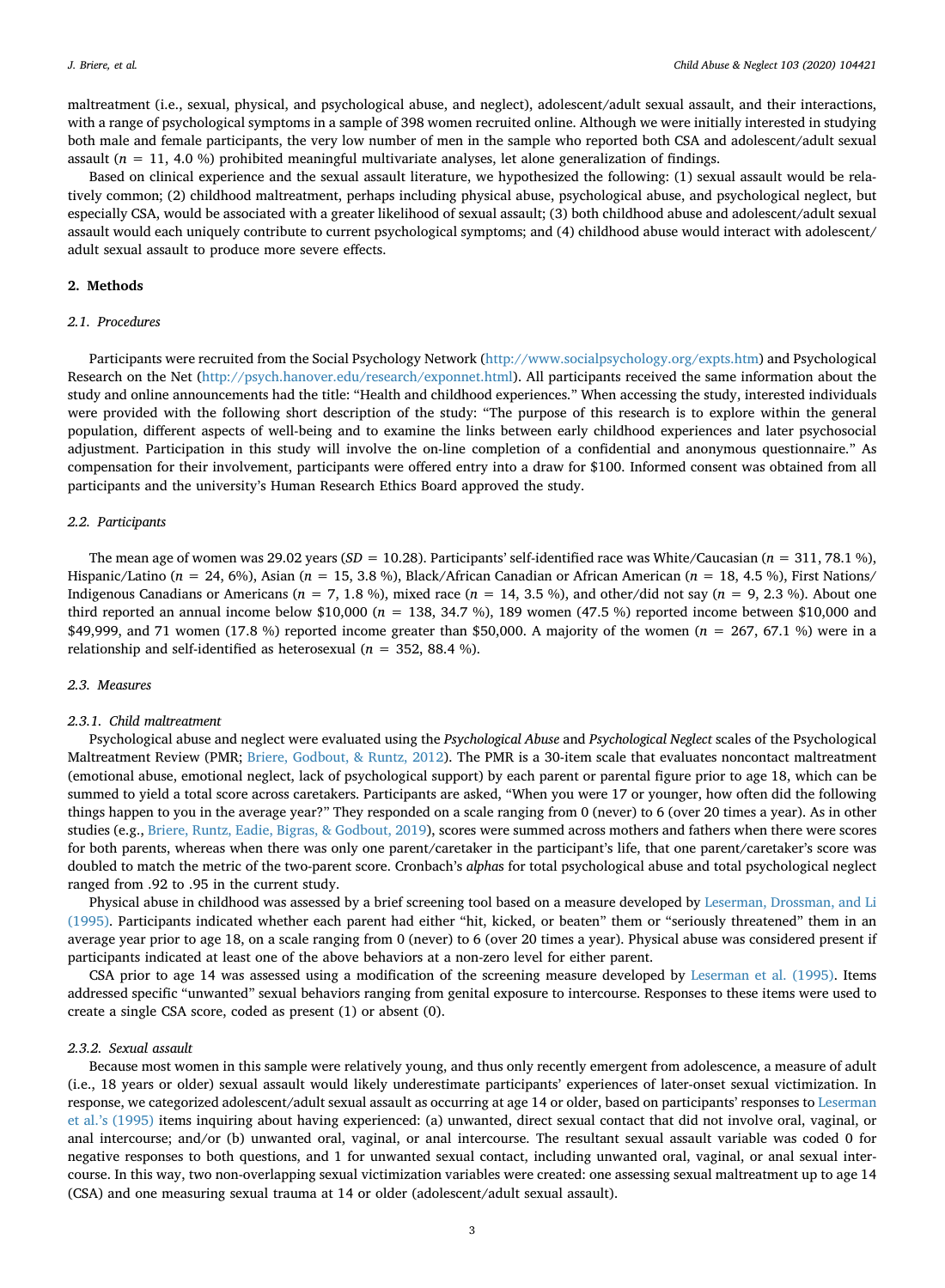# *2.3.3. Psychological symptoms*

Psychological symptomatology was measured by the Trauma Symptom Inventory-2 (TSI-2, [Briere, 2011](#page-7-16)), a standardized, selfreport measure that assesses posttraumatic stress symptoms and other psychological sequelae experienced over the last six months. Each symptom-item is rated from 0 (*never*) to 3 (*often*) to form 12 scales, which are summarized by four factor scales ([Godbout,](#page-8-20) [Hodges, Briere, & Runtz, 2016](#page-8-20)): *Self* (consisting of TSI-2 scales and/or subscales measuring impaired self-reference, insecure attachment, and depression), *Posttraumatic Stress* (scales and/or subscales measuring intrusive experiences, defensive avoidance, hyperarousal, and dissociation), *Externalization* (scales and/or subscales measuring tension reduction behavior, dysfunctional sexual activities or problems, suicidality, and anger), and *Somatization* (subscales measuring general and pain-specific somatic preoccupation).

An advantage of using four summary factor scores in the present study, as opposed to all 12 individual TSI-2 scales, is that the central dimensions of trauma-related symptomatology can be evaluated, but the experiment-wise error rate and potentially over-lapping content associated with a separate examination of each scale is minimized [\(Godbout et al., 2016\)](#page-8-20). Because the TSI-2 evaluates a range of posttraumatic symptomatology, ranging from posttraumatic stress to externalization, self-disturbance, and somatization, various researchers have used it as a proxy for complex PTSD (e.g., [Krammer, Grosse, Soyka, & Liebrenz, 2019](#page-8-21)) or, more generally, posttraumatic symptom complexity (e.g., [Briere et al., 2008](#page-7-10)).

The TSI-2 has demonstrated acceptable psychometric properties in various contexts (e.g., [Briere, 2011](#page-7-16); [Krammer et al., 2019](#page-8-21); [Nilsson, Dahlstrom, Wadsby, & Johannesson, 2018](#page-8-22)), although most items do not specifically reference trauma or adversity. Cronbach's alpha for the total TSI-2 factor scales in this study ranged from .75 to .87, and the alpha for the total TSI-2 score was .93. TSI-2 factor score means ranged from  $M = 7.41$  ( $SD = 4.70$ ) for Somatization to  $M = 35.02$  ( $SD = 18.68$ ) for Self.

#### *2.4. Statistical analyses*

### *2.4.1. Missing data management*

Missing values for the variables examined in this study were 0.3 % for age, 0.8 % for CSA, 1.2 % for sexual assault, 7.5 % for psychological abuse and psychological neglect, 7.7 % for physical abuse, and 8.1 % for TSI-2 scores, yielding a total missing value rate of 13.9 %, which is at the lower end of missing values reported in published educational and psychological studies ([McKnight,](#page-8-23) [McKnight, Sidani, & Figueredo, 2007;](#page-8-23) [Peng, Harwell, Liou, & Ehman, 2007\)](#page-8-24). We conservatively coded missing dichotomous maltreatment variables in the present study as "no" responses (i.e., zero), whereas missing values for continuous variable were replaced in SPSS 23 with linear interpolated values, as suggested by [Little and Rubin \(2002\).](#page-8-25)

### *2.4.2. Analytic strategy*

We first conducted simple correlation and logistic regression analyses to determine which types of child maltreatment were significantly related to adolescent/adult sexual assault in this sample. Following multicollinearity analysis, which indicated an acceptable value of IVF < 4 [\(Hair, Black, Babin, & Anderson, 2010](#page-8-26)), we then conducted hierarchical multiple regression analyses, in which maltreatment variables found to be significant in the logistic regression analyses were entered, along with the adolescent/adult sexual assault variable, into the equation at Step 1, in order to determine their unique association with each of the TSI-2 factor scales and the TSI-2 total score. Age was also included at Step 1 as a control variable, given its typical correlation with TSI-2 scores (e.g., [Briere, 2011\)](#page-7-16) and the fact that older women have had more years in which they might be sexually assaulted, thereby increasing their overall risk. At Step 2, the interactions between child maltreatment variables and adolescent/adult sexual assault were added to the equation, in order to determine whether childhood maltreatment moderated the relationship between sexual assault and symptomatology.

Because the child maltreatment variables and TSI-2 scores were unlikely to be normally distributed, bootstrapping [\(Efron &](#page-7-17) [Tibshirani, 1993\)](#page-7-17) was applied in the multiple regression analyses, with the recommended 1000 random re-samples with replacement. This methodology corrects for bias associated with non-normal predictor and dependent variable distributions, and generates confidence limits and *p* values for the true value of coefficients ([Chernick, 2007](#page-7-18); [Erceg-Hurn & Mirosevich, 2008\)](#page-8-27). The resultant bootstrap statistics are asymptotically more accurate than those obtained through classic parametric testing ([DiCiccio & Efron, 1996](#page-7-19)). In the present study, both regression (*β*) weights and bootstrap-corrected *p* values are reported. Finally, in order to control for the potential experiment-wise error rate inflation associated with the number of analyses conducted in this study, we constrained statistical significance to *alpha* < .01 for all analyses.

# **3. Results**

Participants reported high lifetime levels of sexual victimization (57.8 %; *n* = 230 out of 398). Specifically, 126 women (31.7 %) reported adolescent/adult sexual assault, while 142 (35.7 %) reported CSA, and 97 (24.4 %) reported having experienced both. Of those reporting any type of sexual victimization, 97 out of 230 (42.2 %) indicated victimization both before and after age 14. On scales potentially ranging from 0 to 60, participants endorsed a mean score of  $40.59$  ( $SD = 27.15$ ) on the psychological abuse scale and 39.34 (*SD* = 31.61) on the psychological neglect scale. Of all women, 39.4 % (*n* = 157) reported childhood physical abuse; of those with a history of physical abuse, 44.6 % (*n* = 70) also reported CSA, and 56.7 % (*n* = 89) also reported adolescent/adult sexual assault. Simple correlation analyses indicated significant relationships between all types of childhood maltreatment, and with CSA and childhood physical abuse (but not psychological abuse and neglect) and adolescent/adult sexual assault (see [Table 1](#page-4-0)).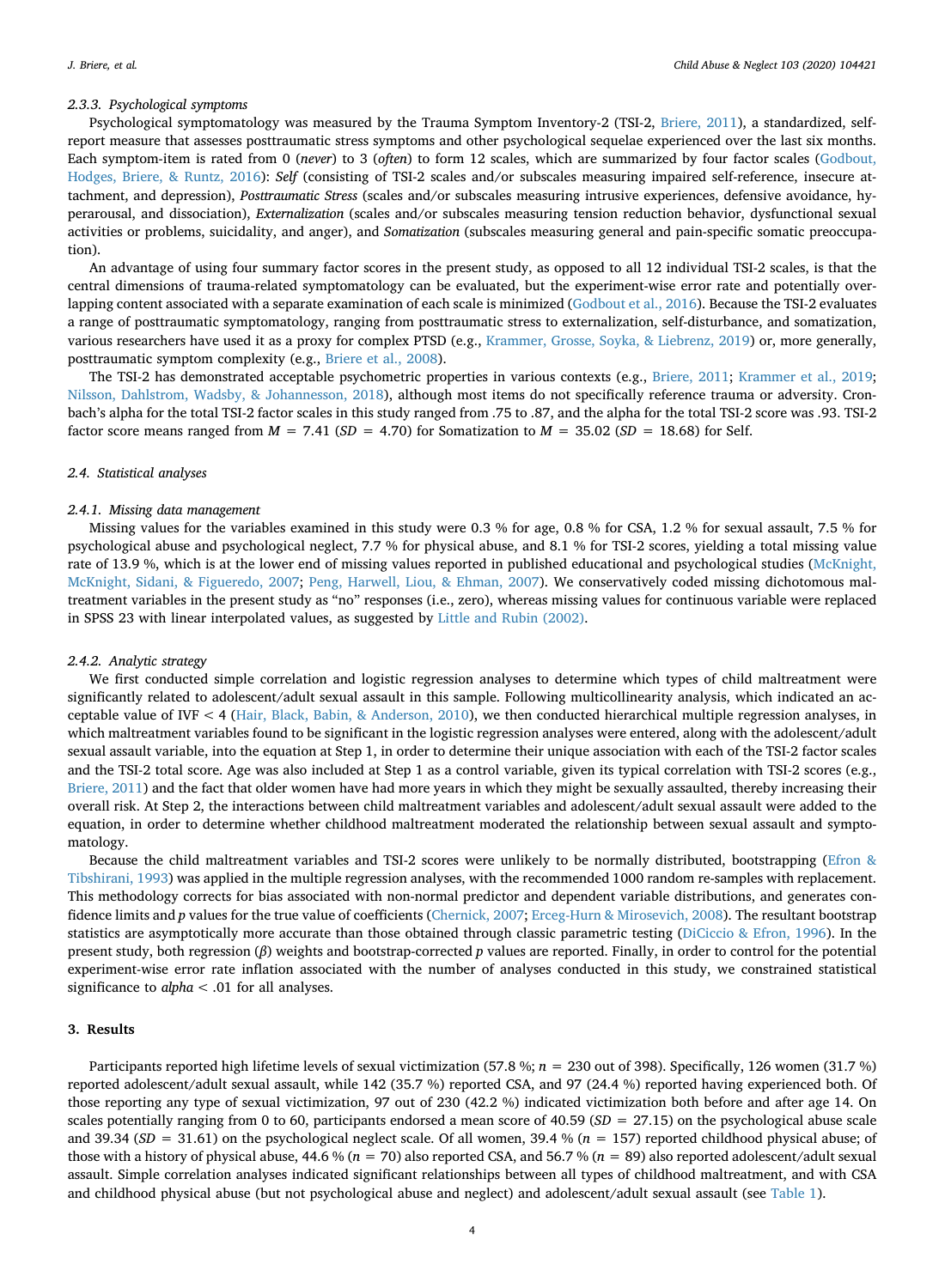# <span id="page-4-0"></span>**Table 1**

| Correlations between Childhood Sexual and Physical Abuse and Adolescent/Adult Sexual Assault. |  |
|-----------------------------------------------------------------------------------------------|--|
|-----------------------------------------------------------------------------------------------|--|

|                                                | <b>CSA</b> | <b>CPA</b> | PSY                  | NEG                              | SA                                 |
|------------------------------------------------|------------|------------|----------------------|----------------------------------|------------------------------------|
| <b>CSA</b><br>CPA<br>PSY<br>$_{\rm NEG}$<br>SA |            | $.15***$   | $.20***$<br>$.45***$ | $.27***$<br>$.44***$<br>$.71***$ | $.33***$<br>$.17***$<br>.11<br>.12 |

*Note.* CSA = Childhood sexual abuse; CPA = Childhood physical abuse; PSY = Childhood psychological abuse; NEG = Child psychological neglect. *N* = 398.

<span id="page-4-2"></span>\*\*  $p \leq .005$ .

<span id="page-4-3"></span>\*\*\*  $p \le .001$ .

# *3.1. Multivariate associations with sexual assault risk*

Logistic regression analysis revealed that participants who reported CSA were significantly more likely to report sexual assault in adolescence or adulthood, whereas participant age, psychological abuse, physical abuse, and psychological neglect were not associated with sexual assault status,  $\chi^2(5, N = 398) = 52.98, p < .001$ . See [Table 2](#page-4-1) for logistic regression results.

Because sexual abuse was significantly related to sexual assault, we performed  $\chi^2$  analyses to delineate the risk relationships between these variables. Cross-tabulation indicated that participants who reported sexual abuse in childhood had a 68 % chance of reporting sexual assault later in life, as compared to 34 % for those without a CSA history  $(\chi^2[1, N = 398] = 42.28, p < .001)$ . These results indicated that the risk of sexual assault was twice as high (1.99) for those with CSA histories as compared to those without CSA.

#### *3.2. Multivariate associations with symptomatology*

As presented in [Table 3,](#page-5-0) bootstrapped hierarchical multiple regression analyses, in which age, CSA, and adolescent/adult sexual assault were entered simultaneously to evaluate their relationship to TSI-2 factor scores, indicated that both CSA and adolescent/ adult sexual assault were associated with all TSI-2 factors and the total TSI-2 score, with the exception of Somatization, which was not associated with CSA. The addition of the CSA x adolescent/adult sexual assault interaction at Step 2 did not increase prediction of symptoms:  $R^2$  change = .00,  $F(1,393) = 0.75$ , *ns.* 

### **4. Discussion**

The current study reveals high rates of sexual victimization of girls and women, with 36 % of the sample reporting CSA at or before age 13, and 32 % reporting sexual assault at age 14 or older. CSA emerged as the sole antecedent to later sexual assault, doubling the risk of adolescent or adult sexual victimization. These results are consistent with previous studies identifying CSA as the strongest predictor of sexual revictimization (e.g., [Desai et al., 2003;](#page-7-20) [Nishith et al., 2000\)](#page-8-11). As hypothesized, CSA and sexual assault were independently related to TSI-2 factor scores and the total TSI-2 score. Contrary to expectations, CSA did not interact with later sexual assault to produce higher levels of symptomatology.

Although the CSA and sexual assault rates were high, it is difficult to compare them to much of the existing literature. Because we wanted to evaluate adolescent and adult sexual assault within a reasonable time frame, given the average age of women in the sample, we used [Leserman et al.'s \(1995\)](#page-8-19) definition of sexual abuse as sexual acts involving physical contact before age 14, and sexual assault as victimization occurring at age 14 or older. These age cut-offs are consistent with those used in several other related studies (e.g., [Hequembourg et al., 2013](#page-8-7); [Humphrey & White, 2000;](#page-8-28) [Van Bruggen et al., 2006\)](#page-8-8). Had we delineated between sexual assault and CSA by using a different (e.g., older) age point [\(Briere & Elliott, 2003](#page-7-21)), relatively fewer women in the sample would have been

<span id="page-4-1"></span>**Table 2**

|  |  |  |  | Logistic Regression Predicting Sexual Assault Based on Age and Child Maltreatment History. |  |
|--|--|--|--|--------------------------------------------------------------------------------------------|--|
|  |  |  |  |                                                                                            |  |

| $\sim$<br>$\overline{\phantom{a}}$<br>$\tilde{\phantom{a}}$ |      | $\tilde{ }$<br>95 % CI |            |       |            |
|-------------------------------------------------------------|------|------------------------|------------|-------|------------|
| Variable                                                    |      |                        | Wald $(1)$ |       |            |
|                                                             | B    | Exp(B)                 | lower      | upper |            |
| Age                                                         | .02  | 1.02                   | 1.00       | 1.04  | 3.61       |
| <b>CSA</b>                                                  | 1.30 | 3.67                   | 2.31       | 5.82  | $30.28***$ |
| <b>CPA</b>                                                  | 0.59 | 1.80                   | 1.11       | 2.94  | 5.57       |
| PSY                                                         | 0.00 | 1.00                   | 0.99       | 1.01  | 0.02       |
| <b>NEG</b>                                                  | 0.00 | 1.00                   | 0.99       | 1.01  | 0.28       |

*Note.* CSA = Childhood sexual abuse; CPA = Childhood physical abuse; PSY = Childhood psychological abuse; NEG = Child psychological neglect. *N* = 398.

<span id="page-4-4"></span>\*\*\*  $p \leq .001$  (bootstrap corrected).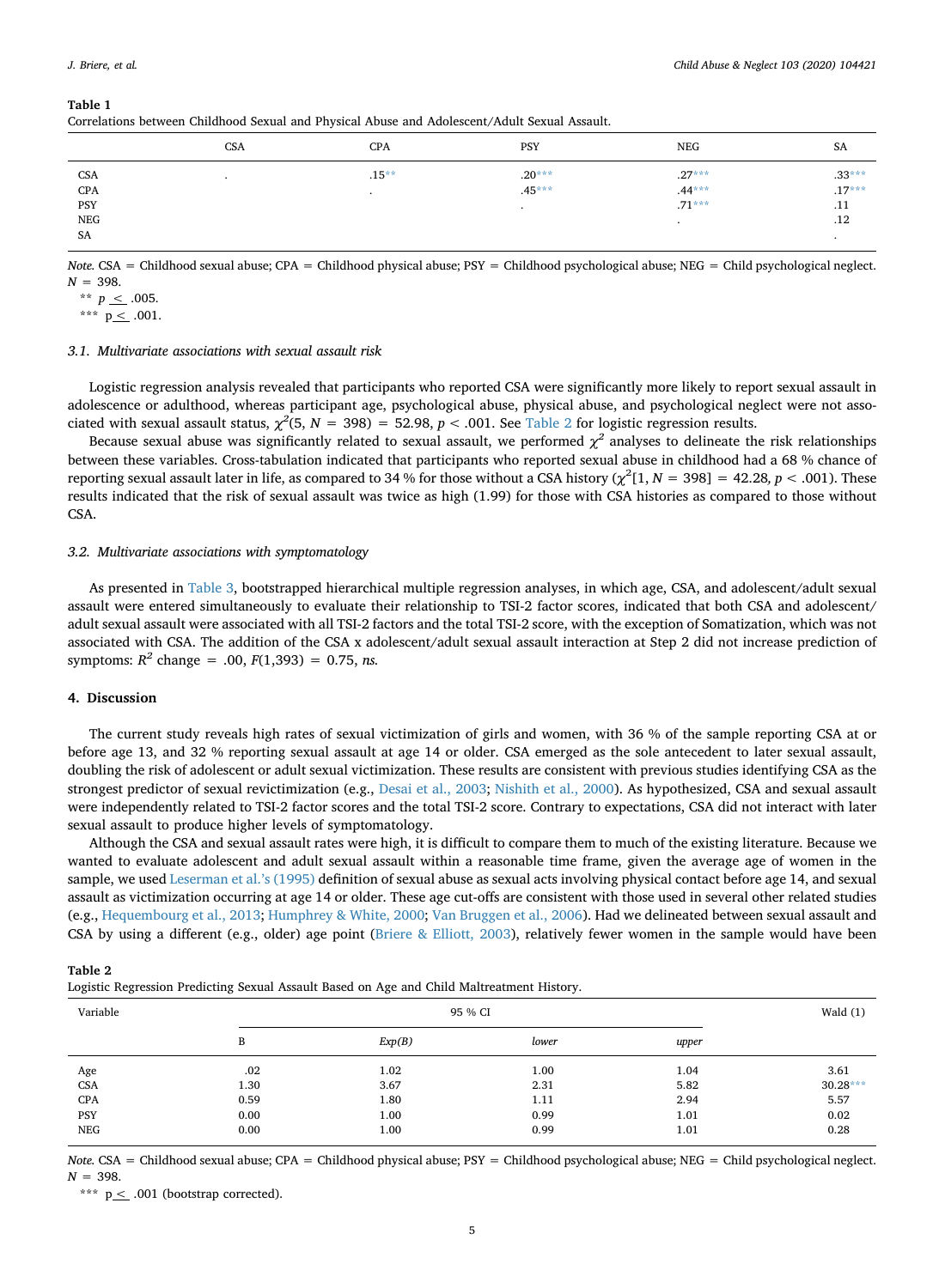#### <span id="page-5-0"></span>**Table 3**

Bootstrapped Multiple Regression Analysis of TSI-2 Factor and Total Scores as a Function of Age, Child Sexual Abuse, and Adolescent/Adult Sexual Assault.

| TSI-2 Scales | Age       | <b>CSA</b> | SA       | Multiple Regression Analysis |          |        |
|--------------|-----------|------------|----------|------------------------------|----------|--------|
|              |           |            |          | Adj. $R^2$                   | F(3,394) | D      |
| <b>SELF</b>  | .10       | $.16*$     | $.14*$   | .05                          | 7.61     | < .001 |
| <b>PTS</b>   | $-.07$    | $.18***$   | $.16***$ | .06                          | 9.90     | < .001 |
| <b>EXT</b>   | $-.14***$ | $.18***$   | $.15***$ | .07                          | 10.44    | < .001 |
| <b>SOMA</b>  | $-.00$    | .03        | $.26***$ | .07                          | 10.63    | < .001 |
| Total score  | $-.11$    | $.18***$   | $.18***$ | .07                          | 11.42    | < .001 |

*Note. Adj.*  $R^2$  = Adjusted  $R^2$ ; SELF = TSI-2 Self factor; PTS = TSI-2 Posttraumatic Stress factor; EXT = TSI-2 Externalization factor; SOMA = TSI-2 Somatization factor; CSA = Childhood sexual abuse; SA = Adolescent or adult sexual assault.

$$
N = 398.
$$

<span id="page-5-3"></span><span id="page-5-1"></span> $*$   $p \leq .01$ . \*\*  $p \le .005$ .

<span id="page-5-2"></span>\*\*\* p < .001 (bootstrap corrected).

categorized as having experienced sexual assault. As a result, it is likely that a smaller number of women were defined as having experienced CSA (i.e., at age 13 or younger) in the current study compared to studies that define sexual abuse as occurring up to age 17, and more women may have been categorized as having undergone sexual assault (i.e., at age 14 or higher) in our study than in studies where the minimum age of victimization was age 18.

Despite these age constraints, the sample reported high rates of CSA by age 13 (35.7 %) and sexual assault at age 14 or older (31.7 %) as well as a significant number of women who experienced both CSA and later sexual assault (24.4 %). The exact reason for these elevated rates in the current sample is unknown, but may be related to unmeasured characteristics of the sample and/or self-selection bias. Regarding the latter, although the initial description of the study made no reference to abuse or sexual assault, it did refer to the effects of "childhood experiences," and the consent form noted that topics included "experiences of childhood maltreatment and other forms of victimization" – information that may have affected participation in unknown ways. It may be that provision of even this small amount of information influenced potential online respondents with a history of maltreatment and victimization to participate in greater numbers or dissuaded some people without a history of child maltreatment from participating. Alternatively, these rates may be representative of the internet population from which this sample was drawn. Further research is needed to evaluate: (a) the effects of study descriptions on participant recruitment, (b) the epidemiologic and mental health implications of age at the time of first sexual victimization, and (c) the best cut-off point for defining CSA versus adolescent or adult sexual assault. For example, future researchers might consider splitting participants into different age-of-onset groups (e.g., under age 14, ages 14–17, and 18 and beyond) when delineating sexual victimization and its effects.

Notably, the present study indicates that a history of adolescent/adult sexual assault is associated with individuals' current symptomatology, above-and-beyond any effects of CSA, even though CSA was a risk factor for subsequent sexual assault. Although perhaps an expected finding (see [Dworkin et al., 2017\)](#page-7-2), this result is antithetic to suggestions sometimes raised in court that a given adolescent or adult sexual assault has had few psychological effects, or that symptoms of a sexual assault survivor are actually due to antecedent abuse experiences. At the same time, however, CSA was found to have independent long-term effects, meaning that individuals who have experienced both CSA and adolescent/adult sexual assault may suffer from the effects of both types of victimization simultaneously.

Contrary to our hypothesis, the present study did not find any evidence of interaction effects. Although CSA was associated with later sexual assault, and has been shown to have additive long-term impacts, it does not appear to exacerbate the effects of later sexual assault, nor does it serve as a precondition for later sexual assault effects. In other words, even though earlier CSA may contribute to an adult sexual assault survivor's current symptomatology, the present study suggests that such abuse is unlikely to substantially increase the effects of her current sexual assault trauma.

# *4.1. Limitations*

Interpretation of the present findings should take into account certain limitations. First, the use of a cross-sectional design does not allow causal inference. The research design was grounded in theory which acknowledges the temporal sequence of experienced trauma, but further studies are needed to confirm and clarify the revictimization trajectory of survivors. Moreover, this study was based on retrospective self-reports that may have introduced biases in participants' recall of child abuse and sexual assault, as well as the potential for under- or over-reporting of psychological symptoms. However, previous studies that examined the validity of trauma disclosures in the course of research have shown self-reported data to be reliable (e.g., [McKinney, Harris, & Caetano, 2009](#page-8-29)) and indicate that assessing sexual victimization experiences through behaviorally specific questions, as is the case in the current study, increases the accuracy of self-report ([Fricker, Smith, Davis, & Hanson, 2003;](#page-8-30) [Wilson & Miller, 2016\)](#page-8-31). The use of anonymouslyacquired data from participants may have reduced bias or self-report effects, but this cannot be ruled out entirely. Further studies should consider using a longitudinal design where participants' traumatic experiences, and the evolution of their symptomatology, could be monitored and disentangled. As well, future research might include a measure of physical (not just psychological) neglect,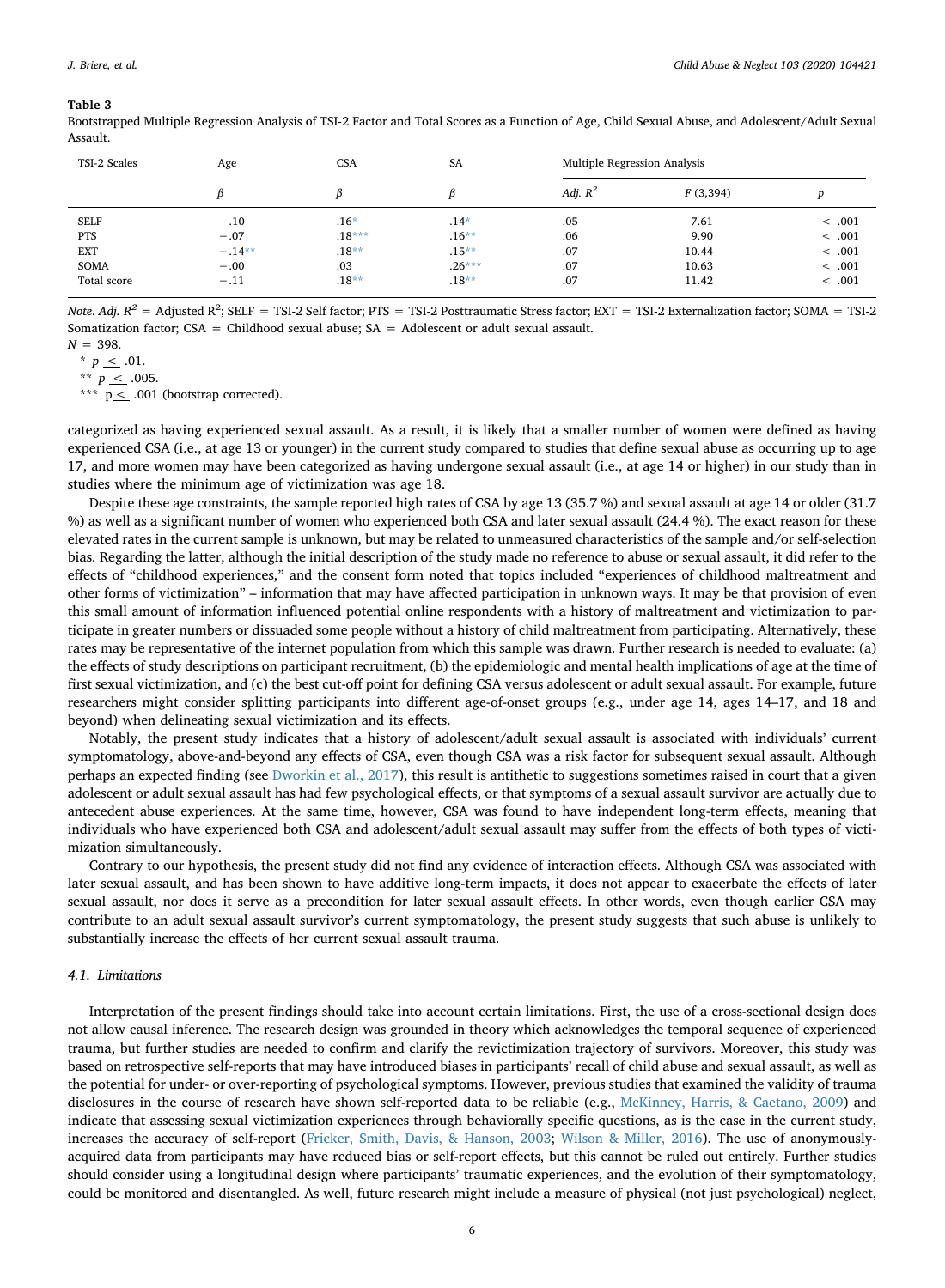and a more comprehensive multi-item assessment of childhood physical abuse.

Because the current study categorized nonsexual childhood maltreatment in terms of behaviors occurring up to age 17, we cannot rule out that some such maltreatment experiences actually occurred after the onset of adolescent/adult sexual assault, which was operationalized as occurring at age 14 or older. Future research that uses the 14-or-older requirement for sexual assault may choose to constrain the offset of physical and psychological child abuse and neglect to age 13 or younger, as was done in the present study for C<sub>SA</sub>

The different thresholds, across different measures, for defining child abuse and adolescent/adult sexual victimization to some extent constrain the conclusions that can be made about the correlates of victimization in this study. For example, the child sexual abuse variable includes noncontact exposure of sexual body parts, whereas the adolescent/adult sexual assault variable is limited to actual sexual contact. In addition, as noted, the age range for childhood sexual abuse was constrained to acts before age 14, whereas the measures of physical and psychological abuse include victimization up to age 17. Finally, several victimization variables were dichotomized (e.g., child sexual and physical abuse) whereas childhood psychological abuse and neglect were treated as continuous variables. Although these differences reflect, among other things, the use of established measures and procedures in the maltreatment literature, they may have introduced unmonitored variation in the current findings. Future research should strive to make all child and adolescent/adult trauma measures more equivalent in terms of contact/noncontact (for sexual victimization), age range, and level of measurement (e.g., dichotomous versus continuous variables).

The predominantly Caucasian, heterosexual, and college-educated composition of the sample may alter the generalizability of the findings as women of different ethnicities, sexual orientations, and education levels may have different risks of revictimization and symptomatic responses. Similarly, the fact that this study was conducted on women may or may not limit its usefulness in understanding revictimization in males.

Importantly, further studies are needed to identify phenomena in addition to child maltreatment that might influence survivor's revictimization trajectories. For example, emotional dysregulation ([Charak, DiLillo, Messman-Moore, & Gratz, 2018](#page-7-22)), substance abuse [\(Messman-Moore & Long, 2002](#page-8-32)), dysfunctional sexual behaviors ([Van Bruggen et al., 2006\)](#page-8-8), and insecure attachment [\(Brenner](#page-7-23) [& Ben-Amitay, 2015](#page-7-23)) have been linked to sexual revictimization, and should be further studied and examined within integrated models as they potentially mediate, moderate, or combine with child maltreatment to increase the likelihood of sexual assault. Studies might also take into account the specific characteristics of childhood abuse and later sexual assault (e.g., age at onset, frequency, duration, severity, relational proximity with the perpetrator[s]), to determine their differential effects on symptomatology severity and complexity.

# *4.2. Clinical implications*

The prevalence of sexual victimization found in the current study and elsewhere, the strong association between childhood sexual abuse and later sexual assault, and the contributions of multiple types of victimization to current symptoms have significant practical implications for prevention, assessment, and intervention. As noted by others (e.g., [Van der Put, Assink, Gubbels, & Boekhout van](#page-8-33) [Solinge, 2018\)](#page-8-33), it appears that preventing child maltreatment would not only have humanitarian benefits in terms of eliminating a widely prevalent source of suffering in society, it would also likely decrease the incidence of later, "downstream" victimization, including adolescent and adult sexual assault. These data suggest that not only should modern sexual assault-prevention programs (e.g., [Senn et al., 2015](#page-8-34)) be widely employed, there also should be readily-available interventions for child maltreatment survivors that have been shown to reduce the likelihood of revictimization later in life (e.g., [DePrince, Chu, Labus, Shirk, & Potter, 2015\)](#page-7-24). Such programs might increase the abuse survivor's ability to detect risky situations, apply effective problem-solving and communication skills, regulate abuse-related emotional states, and engage in self-protection behaviors that may reduce the risk of revictimization (see also [Marx, Calhoun, Wilson, & Meyerson, 2001](#page-8-35)). Psychoeducation may also be important, perhaps especially in terms of increasing the individual's understanding of the consequences of childhood maltreatment (e.g., substance abuse, involvement in risky behaviors) that, although not the client's fault, increase danger by interfering with risk-detection and self-protection ([Briere, 2019](#page-7-25); [DePrince](#page-7-24) [et al., 2015;](#page-7-24) [Noll & Grych, 2011](#page-8-36)).

Treatment implications of the current study pertain primarily to the finding that childhood and adolescent/adult sexual victimization experiences can each contribute to current symptomatology, often leading to more complex symptom outcomes. The current study suggests that a range of adversities are associated with a range of symptoms, thereby supporting research linking multiple types of trauma exposure to more complex outcomes, including Complex PTSD. However, the TSI-2 was not developed to specifically evaluate the currently proposed criteria for this symptom pattern, as presented in the 11th edition of the International Statistical Classification of Diseases and Related Health Problems (ICD-11; [Karatzias et al., 2017](#page-8-37)). Future researchers might seek to replicate the current findings with measures that directly evaluate Complex PTSD, such as the International Trauma Questionnaire (ITQ; [Cloitre](#page-7-26) [et al., 2018;](#page-7-26) [Hyland, Shevlin, Fyvie, & Karatzias, 2018\)](#page-8-38).

Notably, in the present study CSA and adolescent/adult sexual assault were independently associated with current symptomatology. Especially since these forms of victimization appear to be intercorrelated, it may be insufficient to treat the effects of a single event in an individual who has experienced other forms of victimization, each of which can produce separate psychological symptoms [\(Briere & Scott, 2014;](#page-7-12) [Courtois & Ford, 2015](#page-7-13); [Messman-Moore & Kaplinska, 2016](#page-8-39)). For example, a client presenting with symptoms associated with a recent rape may also benefit from treatment of her prior CSA experiences, since each of these adversities may be contributing to current psychological difficulties. Similarly, those seeking treatment of child abuse effects are relatively likely to have experienced later forms of victimization that are also part of the symptom picture. Attending to the full range of client victimization experiences may be especially important when using therapeutic exposure to treat trauma symptoms (e.g., [Foa & Rothbaum, 2001](#page-8-40)),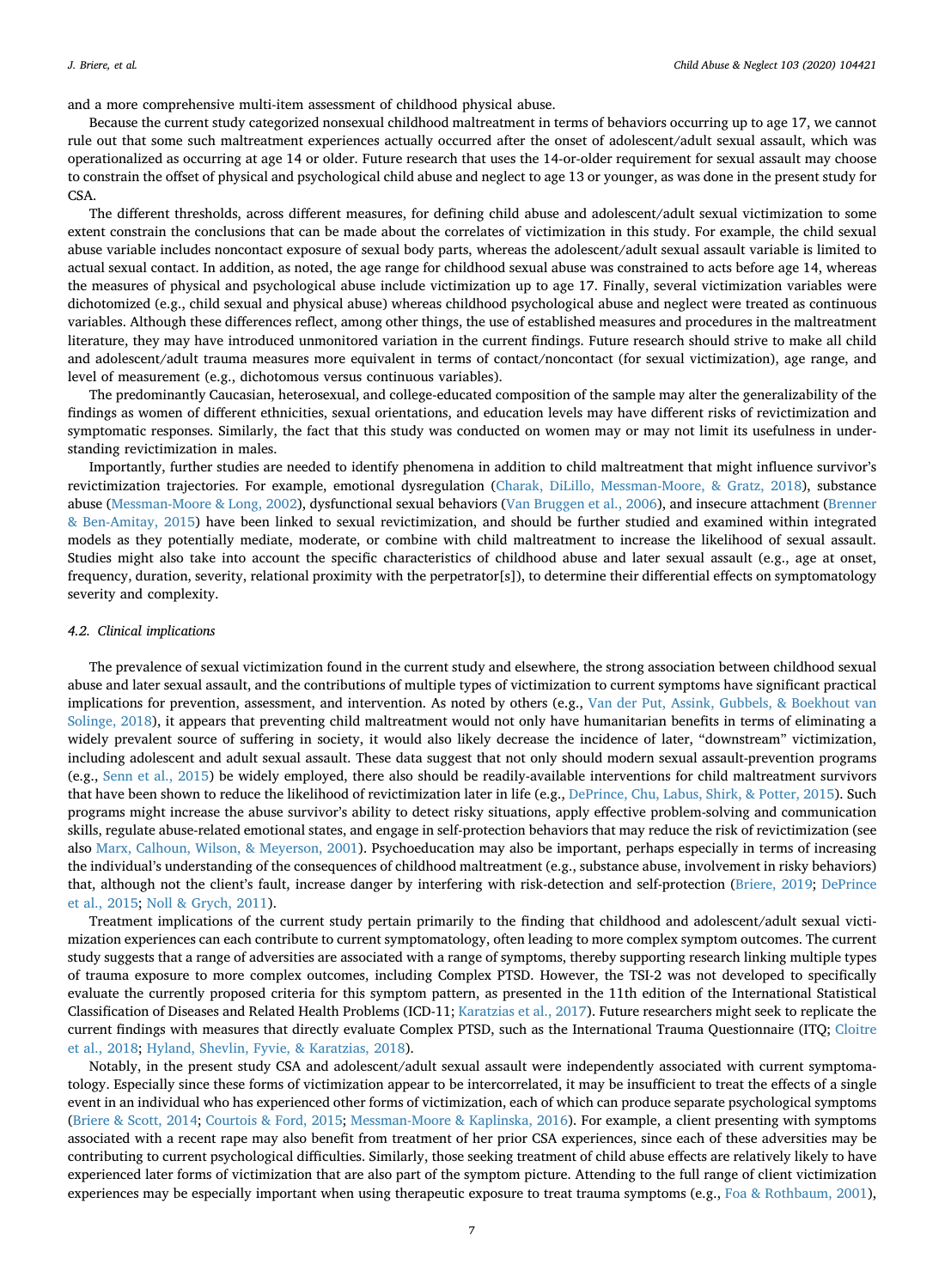as this may require processing of specific memories associated with different forms of maltreatment at different times of life ([Briere](#page-7-11) [et al., 2016;](#page-7-11) [Briere, Dias, Semple, Godbout, & Scott, 2017](#page-7-27)).

#### *4.3. Forensic implications*

The current findings are relevant to legal determinations of psychological injury in court. As noted by [Smith \(2010\),](#page-8-17) the extent of psychological harm attributed to a sexual assault may vary according to whether the current symptoms are linked primarily to the most recent trauma or whether the earlier trauma exacerbated the effects of the later trauma. Thus, it might be argued that the symptoms experienced by a sexual assault survivor with a history of CSA reflect the effects of the earlier experience rather than the most recent one, and therefore the current assailant would not be liable for psychological damages. The current data tend to argue against this formulation, suggesting that childhood abuse sequelae and those of adolescent/adult sexual assault are functionally independent; the presence of the former does not increase the impacts of the latter, and sexual assault appears to have long-term effects, regardless of prior CSA. On the other hand, although exacerbation effects were not found in the present study, these findings do not entirely resolve legal problems associated with apportioning the damages associated with current sexual assault. For example, it could be argued that symptoms in a recent sexual assault survivor might be due to the cumulative (albeit non-interactive) effects of both the recent event and earlier childhood traumas. Thus, the exact proportion of symptoms uniquely attributable to the sexual assault would be difficult to determine. In summary, the present study suggests that although sexual assault is more likely among those exposed to CSA, symptomatology following sexual assault is not primarily a function of prior CSA. At the same time, however, antecedent CSA may add to the suffering associated with sexual assault. These results have forensic and clinical implications, primarily as they relate to the individual and cumulative effects of multiple traumas.

#### **References**

<span id="page-7-3"></span>Abbey, A., Zawacki, T., Buck, P. O., Clinton, A. M., & McAuslan, P. (2004). Sexual assault and alcohol consumption: What do we know about their relationship and what types of research are still needed? *Aggression and Violent Behavior, 9*(3), 271–303. [https://doi.org/10.1016/S1359-1789\(03\)00011-9](https://doi.org/10.1016/S1359-1789(03)00011-9).

- <span id="page-7-0"></span>Black, M. C., Basile, K. C., Breiding, M. J., Smith, S. G., Walters, M. L., Merrick, M. T., ... Stevens, M. R. (2011). *The national intimate partner and sexual violence survey (NISVS): 2010 summary report.* Atlanta, GA: National Center for Injury Prevention and Control. [https://www.cdc. gov/violenceprevention/pdf/nisvs\\_report2010-a.](https://www.cdc.%20gov/violenceprevention/pdf/nisvs_report2010-a.pdf) [pdf](https://www.cdc.%20gov/violenceprevention/pdf/nisvs_report2010-a.pdf).
- <span id="page-7-23"></span>Brenner, I., & Ben-Amitay, G. (2015). Sexual revictimization: The impact of attachment anxiety, accumulated trauma, and response to childhood sexual abuse disclosure. *Violence and Victims, 30*(1), 49–65. <https://doi.org/10.1891/0886-6708.VV-D-13-00098>.

<span id="page-7-9"></span>Breslau, N., Chilcoat, H. D., Kessler, R. C., & Davis, G. C. (1999). Previous exposure to trauma and PTSD effects of subsequent trauma: Results from the Detroit area survey of trauma. *The American Journal of Psychiatry, 156*(6), 902–907. <https://doi.org/10.1176/ajp.156.6.902>.

<span id="page-7-16"></span>Briere, J. (2011). *Trauma Symptom Inventory–2 (TSI–2).* [Odessa, FL: Psychological Assessment Resources.](http://refhub.elsevier.com/S0145-2134(20)30076-4/sbref0025)

<span id="page-7-25"></span>Briere, J. (2019). *[Treating risky and compulsive behavior in trauma survivors.](http://refhub.elsevier.com/S0145-2134(20)30076-4/sbref0030)* New York, NY: Guilford.

<span id="page-7-21"></span>Briere, J., & Elliott, D. M. (2003). Prevalence and symptomatic sequelae of self-reported childhood physical and sexual abuse in a general population sample of men and women. *Child Abuse & Neglect, 27*, 1205–1222. [https://doi.org/10.1016/j.chiabu.2003.09.008.](https://doi.org/10.1016/j.chiabu.2003.09.008)

<span id="page-7-11"></span>Briere, J., Agee, E., & Dietrich, A. (2016). Cumulative trauma and current PTSD status in general population and inmate samples. *Psychological Trauma: Theory, Research, Practice, and Policy, 8*(4), 439–446. <https://doi.org/10.1037/tra0000107>.

<span id="page-7-27"></span>Briere, J., Dias, C., Semple, C., Godbout, N., & Scott, C. (2017). Acute stress symptoms in seriously injured patients: Precipitating versus cumulative trauma and the role of peritraumatic distress. *Journal of Traumatic Stress, 30*(4), 381–388. [https://doi.org/10.1002/jts.22200.](https://doi.org/10.1002/jts.22200)

<span id="page-7-14"></span>Briere, J., Godbout, N., & Runtz, M. (2012). The Psychological Maltreatment Review (PMR): Initial reliability and association with insecure attachment in adults. *Journal of Aggression, Maltreatment & Trauma, 21*(3), 300–320. <https://doi.org/10.1080/10926771.2012.659801>.

<span id="page-7-10"></span>Briere, J., Kaltman, S., & Green, B. L. (2008). Accumulated childhood trauma and symptom complexity. *Journal of Traumatic Stress, 21*(2), 223–226. [https://doi.org/](https://doi.org/10.1002/jts.20317) [10.1002/jts.20317.](https://doi.org/10.1002/jts.20317)

<span id="page-7-15"></span>Briere, J., Runtz, M., Eadie, E. M., Bigras, N., & Godbout, N. (2019). The Disorganized Response Scale: Construct validity of a potential self-report measure of disorganized attachment. *Psychological Trauma: Theory, Research, Practice, and Policy, 11*(5), 486–494. [https://doi.org/10.1037/tra0000396.](https://doi.org/10.1037/tra0000396)

<span id="page-7-22"></span><span id="page-7-12"></span>Briere, J., & Scott, C. (2014). *[Principles of trauma therapy: A guide to symptoms, evaluation, and treatment, DSM-5 update](http://refhub.elsevier.com/S0145-2134(20)30076-4/sbref0065)* (2nd ed.). Thousand Oaks, CA: Sage. Charak, R., DiLillo, D., Messman-Moore, T. L., & Gratz, K. L. (2018). Latent classes of lifetime sexual victimization characteristics in women in emerging adulthood: Differential relations with emotion dysregulation. *Psychology of Violence, 8*(5), 570–579. [https://doi.org/10.1037/vio0000154.](https://doi.org/10.1037/vio0000154)

<span id="page-7-18"></span>Chernick, M. R. (2007). *[Bootstrap methods: A guide for practitioners and researchers](http://refhub.elsevier.com/S0145-2134(20)30076-4/sbref0075)* (2nd ed.). New York, NY: Wiley.

<span id="page-7-5"></span>Classen, C. C., Palesh, O. G., & Aggarwal, R. (2005). Sexual revictimization: A review of the empirical literature. *Trauma, Violence & Abuse, 6*(2), 103–129. [https://doi.](https://doi.org/10.1177/1524838005275087) [org/10.1177/1524838005275087](https://doi.org/10.1177/1524838005275087).

<span id="page-7-26"></span>[Cloitre, M., Shevlin, M., Brewin, C. R., Bisson, J. I., Roberts, N. P., Maercker, A., ... Hyland, P. \(2018\). The International Trauma Questionnaire: Development of a](http://refhub.elsevier.com/S0145-2134(20)30076-4/sbref0085) self-report measure of ICD-11 PTSD and complex PTSD. Acta Psychiatrica Scandinavica, 138(6), 536-546.

<span id="page-7-6"></span>Cohen, J., Cohen, P., West, S. G., & Aiken, L. S. (2003). *[Applied multiple regression/correlation analysis for the behavioral sciences](http://refhub.elsevier.com/S0145-2134(20)30076-4/sbref0090)* (3rd ed.). Mahwah, NJ: Lawrence [Erlbaum Associates.](http://refhub.elsevier.com/S0145-2134(20)30076-4/sbref0090)

<span id="page-7-8"></span>Courtois, C. A., & Ford, J. D. (Eds.). (2013). *[Treating complex traumatic stress disorders \(adults\): Scientific foundations and therapeutic models](http://refhub.elsevier.com/S0145-2134(20)30076-4/sbref0095)*. New York, NY: Guilford [Press](http://refhub.elsevier.com/S0145-2134(20)30076-4/sbref0095).

<span id="page-7-13"></span>Courtois, C. A., & Ford, J. D. (2015). *[Treatment of complex trauma: A sequenced, relationship-based approach.](http://refhub.elsevier.com/S0145-2134(20)30076-4/sbref0100)* New York, NY: Guilford Press.

<span id="page-7-7"></span>Crawford, J. T., Jussim, L., & Pilanski, J. M. (2014). How (not) to interpret and report main effects and interactions in multiple regression: Why Crawford and Pilanski did not actually replicate Lindner and Nosek (2009). *Political Psychology, 35*(6), 857–862. <https://doi.org/10.1111/pops.12050>.

<span id="page-7-4"></span>Daigle, L. E., Fisher, B. S., & Cullen, F. T. (2008). The violent and sexual victimization of college women: Is repeat victimization a problem? *Journal of Interpersonal Violence, 23*(9), 1296–1313. [https://doi.org/10.1177/0886260508314293.](https://doi.org/10.1177/0886260508314293)

<span id="page-7-24"></span>DePrince, A. P., Chu, A. T., Labus, J. S., Shirk, S. R., & Potter, C. (2015). Testing two approaches to revictimization prevention among adolescent girls in the child welfare system. *Journal of Adolescent Health, 56*(2, Suppl 2), S33–S39. <https://doi.org/10.1016/j.jadohealth.2014.06.022>.

<span id="page-7-20"></span>Desai, S., Arias, I., Thompson, M., & Basile, K. (2003). Childhood victimization and subsequent adult revictimization assessed in a nationally representative sample of women and men. *Violence and Victims, 17*(6), 639–653. <https://doi.org/10.1891/vivi.17.6.639.33725>.

<span id="page-7-19"></span>DiCiccio, T. J., & Efron, B. (1996). Bootstrap confidence intervals. *Statistical Science, 11*(3), 189–228. <https://doi.org/10.1214/ss/1032280214>.

<span id="page-7-2"></span>Dworkin, E. R., Menon, S. V., Bystrynski, J., & Allen, N. E. (2017). Sexual assault victimization and psychopathology: A review and meta-analysis. *Clinical Psychology Review, 56*, 65–81. <https://doi.org/10.1016/j.cpr.2017.06.002>.

<span id="page-7-17"></span>[Efron, B., & Tibshirani, R. J. \(1993\).](http://refhub.elsevier.com/S0145-2134(20)30076-4/sbref0135) *An introduction to the bootstrap.* New York, NY: Chapman & Hall.

<span id="page-7-1"></span>Elliott, D. M., Mok, D. S., & Briere, J. (2004). Adult sexual assault: Prevalence, symptomatology, and sex differences in the general population. *Journal of Traumatic*